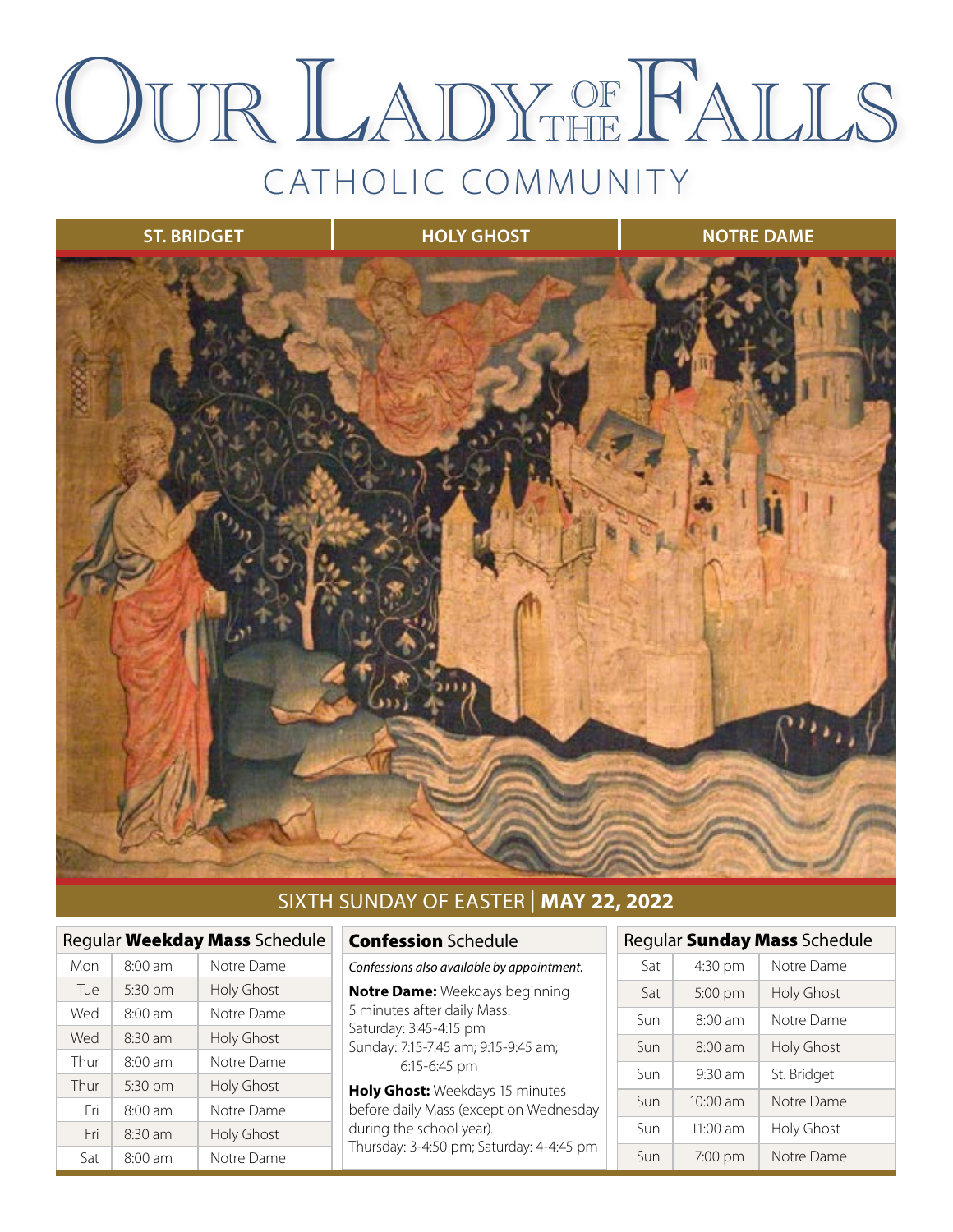

## Daily Readings

Sunday, May 22 *Sixth Sunday of Easter* Acts 15:1-2, 22-29/Rv 21:10-14, 22-23/Jn 14:23-29 (57) Pss II

Monday, May 23 *Easter Weekday* Acts 16:11-15/Jn 15:26—16:4a (291)

Tuesday, May 24 *Easter Weekday* Acts 16:22-34/Jn 16:5-11 (292)

Wednesday, May 25 *Easter Weekday* Acts 17:15, 22—18:1/Jn 16:12-15 (293)

Thursday, May 26 *Saint Philip Neri, Priest* Acts 18:1-8/Jn 16:16-20 (294)

Friday, May 27 *Easter Weekday* Acts 18:9-18/Jn 16:20-23 (295)

Saturday, May 28 *Easter Weekday* Acts 18:23-28/Jn 16:23b-28 (296)

Sunday, May 29 *The Ascension of The Lord* Acts 1:1-11/Eph 1:17-23 or Heb 9:24-28; 10:19-23/ Lk 24:46-53 (58) Pss Prop

#### *St. Bede the Venerable*

Feast Day: May 25

Born near [St. Peter](http://www.catholic.org/saints/saint.php?saint_id=5358) and [St. Paul](http://www.catholic.org/saints/saint.php?saint_id=91) monastery at Wearmouth-Jarrow, England, Bede was sent there when he was three. He became a [monk](http://www.catholic.org/encyclopedia/view.php?id=8107) at the monastery, was ordained when thirty, and spent all of his [life](http://www.catholic.org/encyclopedia/view.php?id=7101) in the monastery, devoting himself to the study of [Scripture](http://www.catholic.org/encyclopedia/view.php?id=10624) and to teaching and writing. He is considered one of the most learned men of his [time](http://www.catholic.org/encyclopedia/view.php?id=11571) and a major influence on English literature. Called "the Venerable" to acknowledge<sup>l</sup> his [wisdom](http://www.catholic.org/bible/book.php?id=27) and learning, the title was formalized at the was on the rearring, the the new commence at the Council of [Aachen](http://www.catholic.org/encyclopedia/view.php?id=3) in 853. He was a careful scholar and tourien of hadden in 033. He was a careful sensitivitient.<br>distinguished stylist, the "father" of English history, the a*s* any distribution of the suffering in 1550 at the suffering in 1550 at the suffering in the suffering in 1899, was age of fifth  $\frac{1}{2}$  first point on  $\frac{1}{2}$  and in 1022, was declared the only English [doctor](http://www.catholic.org/encyclopedia/view.php?id=3932) of the Church. He died in Wearmouth-Jarrow on May 25, 735.



A COMMUNITY OF THREE PARISHES mission: *To invite all people to encounter Christ, and to inspire them to become saints.*

## MASS INTENTIONS

| <b>Saturday, May 21</b>  | 4:30 pm    | G Frances Davis ND                                                            |
|--------------------------|------------|-------------------------------------------------------------------------------|
|                          | 5:00 pm    | G Eric Bowe  HG                                                               |
| <b>Sunday, May 22</b>    | 8:00 am    |                                                                               |
|                          | 8:00 am    | r Ervin Purdeu  HG                                                            |
|                          | $9:30$ am  | งิ Kathy Markowski SB                                                         |
|                          | 10:00 am   | Rosa DeCook ND                                                                |
|                          | $11:00$ am | Gerald Prince HG                                                              |
|                          | 7:00 pm    |                                                                               |
| <b>Monday, May 23</b>    | 8:00 am    | $No\, Mass \ldots \ldots \ldots \ldots \ldots \ldots \ldots \ldots \text{ND}$ |
| Tuesday, May 24          | 5:30 pm    |                                                                               |
| <b>Wednesday, May 25</b> | 8:00 am    | ปี Jim Charais ND                                                             |
|                          | 8:30 am    |                                                                               |
| Thursday, May 26         | 8:00 am    | $No\,Mass\ldots\ldots\ldots\ldots\ldots\ldots\ldots\ldots\ldots\text{ND}$     |
|                          | 5:30 pm    | งิ Tom Osgood HG                                                              |
| Friday, May 27           | 8:00 am    |                                                                               |
|                          | $8:30$ am  | Intentions of Bob & Mary Lawrence HG                                          |
| Saturday, May 28         | 8:00 am    | ปี Ira & Marion Mlsna  ND                                                     |
|                          | 4:30 pm    | ปี Jean Neira ND                                                              |
|                          | 5:00 pm    |                                                                               |
| Sunday, May 29           | $8:00$ am  | งิ Lloyd Nyre & Mary Kurtz ND                                                 |
|                          | 8:00 am    |                                                                               |
|                          | $9:30$ am  | ปี Joyce Warmuth SB                                                           |
|                          | 10:00 am   | Emmanuel Peter Charbel O'Donnell. ND                                          |
|                          | 11:00 am   |                                                                               |
|                          | 7:00 pm    | Special Intention ND                                                          |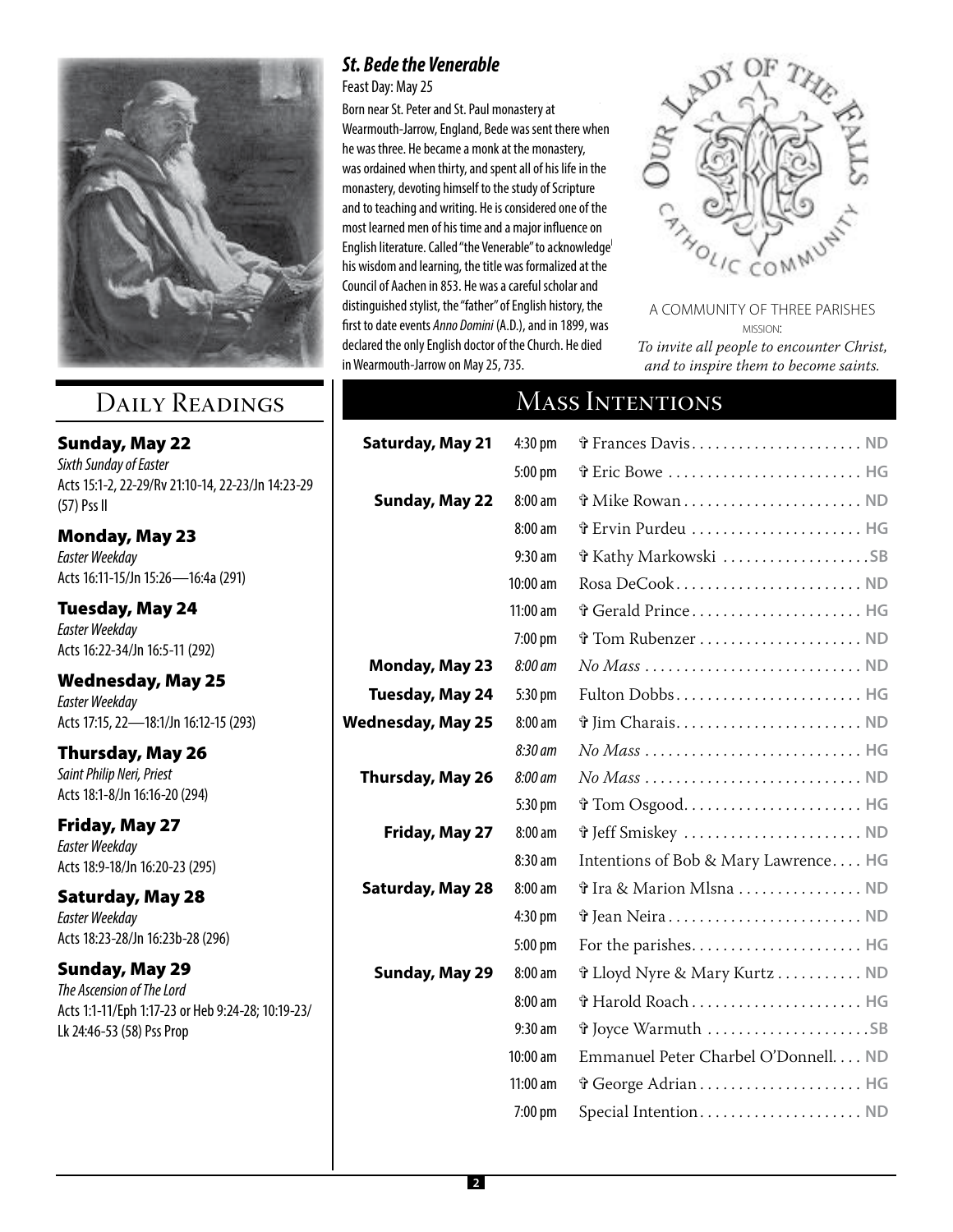#### **From Fr. Jesse Burish**

#### Praised be Jesus Christ!

#### **Chippewa Falls Catholic Community Facilities Master Planning Update: Help us discern the future of our parish and school buildings: Holy Ghost and Notre Dame (GREC) School buildings, Notre Dame Convent, etc.**

About a year ago, our city parishes and McDonell Area Catholic Schools were completing a pastoral planning process with the guidance of Meitler Consulting. The links to the results of that study and the plan can still be found via the Announcement

page at www.ourladyofthefalls.org. See the link entitled "Pastoral Plan – 'Envisioning Our Future,'" which takes you to the MACS website. You may recall a couple updates inserted in our bulletins over the last several months outlining some of the progress being made on the plan's implementation in the areas of faith formation, evangelization, finances and facilities, MACS, and social justice collaboration.

One significant component of the plan's implementation was the establishment of a Long-Range Facilities Planning Committee, with representation from each of our parishes and MACS, to develop a collaborative master plan for the buildings on our parish campuses and MACS that would help us discern how to best utilize our facilities for the future. The most recent construction in our Catholic community is McDonell Central High School and Notre Dame Middle School, built in the 1960s. Each of our parish campuses have buildings that are older and either used by MACS, our parishes, or for other purposes. It will not be sustainable in the long term to continue to maintain all our buildings in their current state, and our Catholic schools are growing and will need adequate facilities to accommodate that growth.

What is most important right now, and what are the greatest needs? What buildings should be remodeled, demolished, or built new? How can we collaborate to avoid multiple capital campaigns at the same time in the future? To help us answer these questions, our Long-Range Facilities Planning Committee agreed to contract with Plunkett Raysich Associates of Milwaukee. PRA is an architectural firm with lots of experience in the area of church and school master planning projects.

It should be noted that because St. Charles Parish already has a building plan in place for their own campus, they have elected not to participate in the contract with PRA, Holy Ghost, and Notre Dame. Even without St. Charles directly involved in the process, plan proposals will bear in mind St. Charles campus buildings, and we are confident that we should be able to establish a solid master plan with steps to move forward for the coming several years.

PRA has recently toured our parish and school buildings and they are in the process of developing proposals. They will be leading community presentations to propose master plan options for our buildings and receive community feedback. While one presentation will have a greater school focus and two presentations will have a greater parish focus, all presentations will include information pertaining to both parishes and schools. If you are interested in the future of our parish and school buildings, I strongly recommend participation in any one of the following community presentations:

- May 25 PRA Master Planning Presentation (School Focus), 7 pm, location TBA
- June 8 PRA Master Planning Presentation (Parish Focus), 3 pm, location TBA
- June 8 PRA Master Planning Presentation (Parish Focus), 3 pm, location TBA

Please note that the proposed project completion for PRA's master planning process is in late June in order to provide options for the allocation of funds from the upcoming diocesan capital campaign. Therefore, your participation at the upcoming meetings is highly encouraged.

Please see the insert in last weekend's bulletin, or go to the Our Lady of the Falls website and see the pastoral planning update on the announcements page, or look for more information in upcoming bulletins.

#### *Please note . . .*

Fr. Burish is away through Thursday, May 26. He will not be checking emails or phone messages while away. If your matter is urgent please contact Fr. Guenther or the Parish Office. Please check the bulletin carefully for changes in the daily Mass schedule while he is away.

#### Eucharistic Adoration

#### **Adorers Needed at the Goldsmith Chapel**

By leaving us the Blessed Sacrament, Jesus gives us

the chance to be with Him every day. Stop by anytime—open Sunday 8 am - Friday 10 am.

Adorers Needed for the following hours:

Sunday 11 am; Monday 10 pm; Tuesday midnight, 4 am, 2 pm, 3 pm; Wednesday 4 am, 11 am, 2 pm; Thursday 1 pm

Please call Andy at 715-568-5243 if you can help with any of these hours.

 $\blacklozenge$ 

#### **Adoration, Confession, Evening Prayer and Mass at Holy Ghost**

Thursdays from 3-5 pm Adoration with confession followed by 5 pm evening prayer, Benediction, and 5:30 pm Mass.

 $\hat{\textbf{r}}$ 

Thank You!

As the religious education year comes to a close, we would like to say thank you Catechists. "Catechesis is a pillar of faith education and we need good catechists! Thank you for your service to the Church and in the Church. Even if at times it may be difficult and require a great deal of work, and although the results are not always what we hope for, teaching the faith is something beautiful!" (Pope Francis, Address to Participants in the Pilgrimage of Catechists)

#### **Notre Dame:**

Anne Dachel Jodi Ash Michelle Farrow Ann Thomas Jim Zimmerman Val Rislove Mark Birrittella Carrie Anders John Suilmann

**St. Bridget:**  Rachel Krings Stephanie Raap Heather Lindeman Michelle Mielke

#### **Holy Ghost & St. Charles:**

Diana Lightner Patty Jansky Kathy Melville *(helper)* Susan Sharp Erica Abramowicz Shannon Jaeger Tim Strader Megan Hanson Sean Hanson Allison Amundson Michael Amundson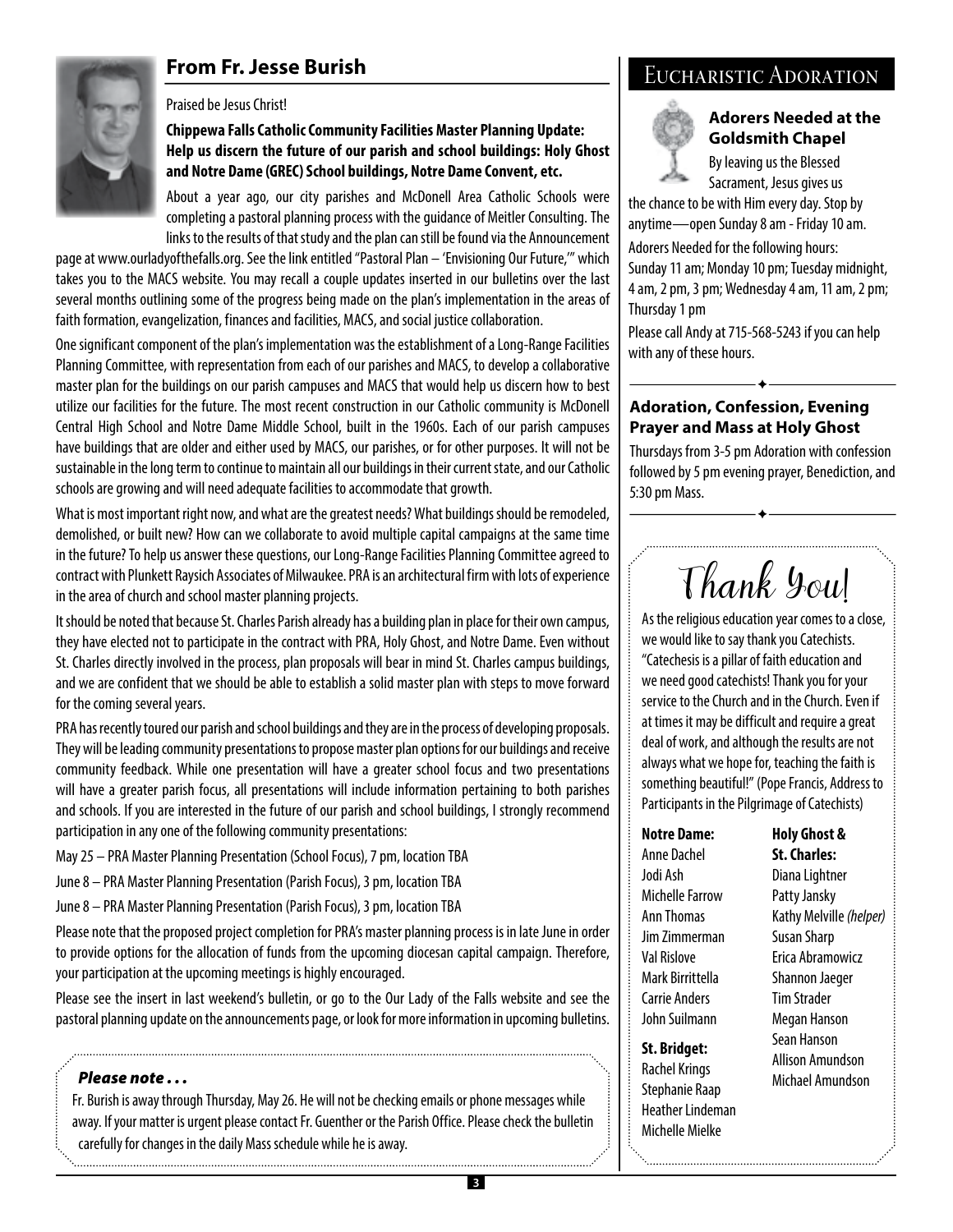## Parish Support

*Our Lady of the Falls Catholic Community is not an entity that can receive donations. Please make donation checks out to the individual parish.*

#### **St. Bridget Support**

Collection Received  $\ldots$ ......\$1,042.00 for May 8

#### **Holy Ghost Parish Support**

Collection Received  $\ldots \ldots$  \$16,168.19 for May 8 How to give to either St. Bridget or Holy Ghost: Donations from visitors or non-parishioners are welcome. You can place your contribution in the collection basket at Mass or:

- Mail your envelope to Holy Ghost, 412 S. Main St., Chippewa Falls, WI 54729.
- $\blacksquare$  Contact the parish office to set up ACH automatic withdrawal, or visit the parish website for online giving via credit card.

**AmazonSmile is a simple way for you to support Holy Ghost Parish**, at no cost to you. It has the same products/prices as Amazon.com, but donates 0.5% of eligible purchases to Holy Ghost. Sign up at *amazonsmile.com*!

#### **Notre Dame Parish Support**

Collection Received  $\ldots \ldots$  \$8,297.52 for May 15 We need your financial support! There are several ways you can make a contribution. You can place it in the collection basket at Mass or:

 $\blacklozenge$ 

- Mail your envelope to us at Notre Dame, 117 Allen St., Chippewa Falls, WI 54729.
- $\blacksquare$  Contact the parish office to set up ACH automatic withdrawal, or visit the parish website for online giving via credit card.
- Remember to drop off or mail in your Capital Improvement donations

**Notre Dame is on Amazon Smile!** Go to *https:// smile.amazon.com/* Search using notre dame 54729. Scroll down to find Notre Dame Parish.



**St. Francesca Resource Center**  *Located on the west side of the GREC. Enter the single green door by the flag pole.* **Open Tuesdays: 9 am–1 pm & 4–7 pm**  715-215-2638 | st.francesca.rc@gmail.com www.stfrancesca.org Catholic Charities offers FREE financial management sessions. Call Catholic Charities at 715-832-6644 to confirm availability.



**Holy Ghost**

**Notre Dame** 

**Birthdays May 22-29** Dennis Ida, Kristin Roberts, Elise Bormann, Brad Krings. **Anniversaries:**  Jerry & Kathy Gilles, Roger & Janice Kohls, Doug & Sue Bowe, Dr. John & Shelley Snyder.

**With the help of the following people, St. Bridget's Altar Society was able to clear \$950** at the recent Brat Stand. The Altar Society supports paying for altar supplies and other projects at St. Bridget's. Thanks to: Renee & Jerry Jackson, Welma Wilbur, Sue Jacobson, Anne Marie Ida, Nick Campbell, Tom Reynon, Ruth Campbell, Joyce Wendtland, Tyler Anderson, Liz Anderson, Lisa Anderson, Joyce Radke, Matt Campbell, and Leona Markowski. (I hope I didn't skip anyone) Thanks all!

**The Feast of the Ascension** of Jesus will be celebrated on Sunday, May 29.

**Council meetings** are coming on June 2nd.

**Do you love to praise God in song?** Our Adult Choir needs sopranos, altos and baritone/bass singers. We sing at the 8 am Sunday Masses. Practices are Wednesdays at 5:30 pm. Reading music is not required, though helpful. To join or for more information, call Lisa Hubbard at 715-723-0759.

#### **Holy Ghost Annual Appeal shortage \$16,390.00**

**Holy Ghost will be celebrating their Patronal Feast Day on Pentecost**, June 5th. If you would like to help with planning, please contact Paula- phanson@ourladyofthefalls.org. More details on the event can be found on page 6 of the bulletin.

**The Men of Notre Dame will sing on Sunday May 29 at the 10 am Mass.** Any man with a changed voice is encouraged to join us. New members are always welcome. Please ask God sometime during your daily prayer conversation if he is calling you to join us for the following rehearsals: Wednesday May 25 , Sunday May 29 at 9:00 AM in the GREC cafeteria at 5:30 pm in the choir loft. Please invite a friend to join you in rehearsing with us. Please call/text Dave Van de Loo at 715-396-1895 with any questions. Thanks.

**NEW at Notre Dame!** The Notre Dame Offertory Gift Bearer Sign up form. We invite you to sign up for your family to bring up the offertory gifts for the weekend Masses at Notre Dame. There will be a flyer in the back of the church with a scan code to sign up. You can also sign up online at www.ourladyofthefalls.org under Current Announcements and also under Notre Dame - Ministries and Apostolates - Liturgical Ministries - Gift Bearer. This begins on the weekend of June 4 - 5. You will receive an email reminder two days prior to the date you signed up for. We look forward to seeing your family bring up the offertory gifts!

**Help is needed at Agnes Table on June 5!** Notre Dame has a group of dedicated volunteers who make a meal for Agnes Table in Chippewa Falls several times a year. These volunteers are needing more help with cooking the meal and especially with setting-up and serving from 4:30 -7 pm! If you think you can help on June 5, please call or text Kate at 715-705-2240 or email her at kzweber@ourladyofthefalls.org.

**Call to Prayer** Please join us on Monday mornings in Goldsmith Chapel from 9-10 am to pray for our families, church, nation, world, and personal intentions. The dividends are boundless! "*Whenever two or more are gathered in My Name, I am there."* Matthew 18-20. *"Whatever you ask in My Name, I will do."* John 14:13. Call Diane at 715-514-7455 for more information.

**Interested in joining a mom's group?** Meeting Thursdays 10-11:30 am, this group gives moms in the area the opportunity to connect while growing in Faith through Bible study and prayer. Children are most welcome to attend. Please contact Rachel Shakal for more details: 608-535-7405.



#### **Memorial Day Mass will be held at 9 am on Monday, May 30**

at Hope Cemetery, Chippewa Falls. The Very Rev. Jesse Burish will be the Celebrant of the Mass. Bring a lawn chair to sit on. In case of rain, the Mass will be held at Holy Ghost Church, Chippewa Falls.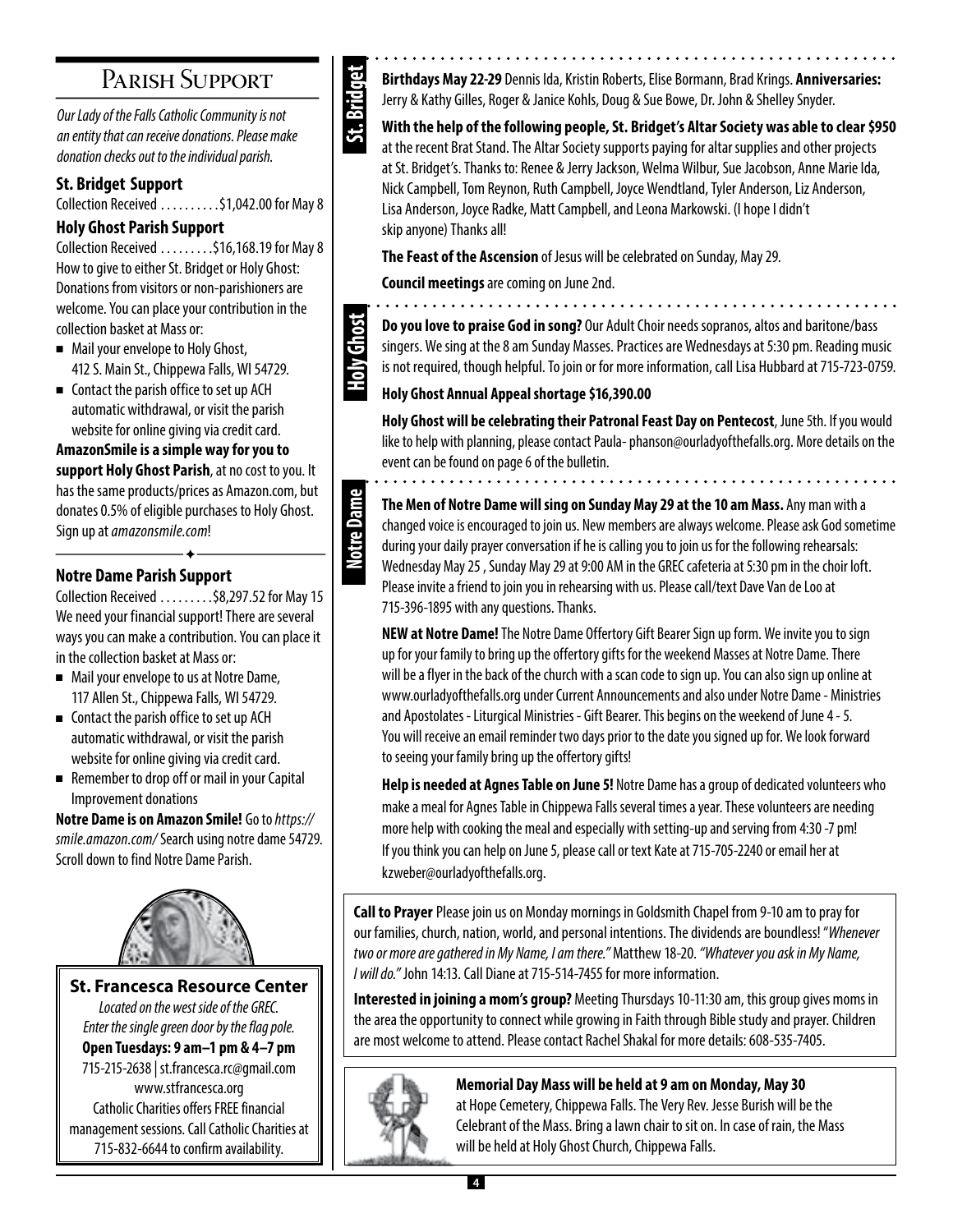# $\left| \right|$

### FAITH FORMATION

**The Bible Study** Join us every Tuesday at 9:30 am in the Mary Room for Bible Study, with the current topic of Acts of the Apostles. All are welcome! The Sunday 8:50 am Bible study is discontinued. Alternative Bible study times are being developed.

**Search for God** Search for God is an introduction to Catholicism that explores God's plan for Us in Christ and His Church. Search for God is specifically for individuals who are either unbaptized, baptized protestant Christian, or baptized Catholic but not confirmed or catechized. No preparation or commitment to become Catholic is required. Come as you are.

- <sup>n</sup> When: 7 pm on May 10, and every 2nd and 4th Tuesday of the month until September
- <sup>n</sup> Where: St Joseph Room in the GREC, 22 S Prairie St. Chippewa Falls
- <sup>n</sup> More info: jshakal@ourladyofthefalls.org or ourladyofthefalls.com/search-for-god-ocia

**E.P.I.C. stands for Engaging Persons In Christ.** It is an opportunity for families to grow together in faith and in friendship. E.P.I.C. families meet once a month for a potluck supper and a night of formation. While the kids are playing games, their parents take a deeper dive into their faith with inspiring videos and writings from a number of amazing sources. Please reach out to Kate for more information, 715-705-2240 or *kzweber@ourladyofthefalls.org*.

**Young Adult Lectio Divina** – Join the Chippewa Catholic Young Adults for Lectio Divina on Thursdays at 7 pm on the second floor of the GREC, room 5. Young adults in their 20's and 30's get together once a week to prayerfully read, reflect on, and discus the Gospel for the coming Sunday. For more information contact Kate at 715-705-2240 or kzweber@ourladyofthefalls.org.

**Basketball for Young Adults.** Join other young adults as they play Basketball in the GREC Gym at 8 pm on Wednesday nights. Contact Kate at 715-705-2240 or kzweber@ourladyofthefalls.org.

**Catholic Connect.** Catholic Connect meets twice a month from 6:15-7:45 pm (after the 5:30 pm Holy Ghost Mass) in Holy Ghost Church basement. People from all parishes are welcome to join. Come for Lectio Divina, study, Christian fellowship, and prayer. The study portion of our sessions will be the newest additions to Bishop Barron's Pivotal Players series: St. Augustine, St. Benedict, Flannery O'Conner, and Fulton Sheen. Summer session dates: May 24, June 7, 21; July 5, 19; August 9, 23.

**Totus Tuus Day Camp and Night Program for current K-12 students — June 12-17, 2022** Totus Tuus (Latin for Totally Yours) is a fun and energetic summer catechetical program, for both grade school age children and junior and senior high school youth. A team of college students and seminarians lead the young people through the week after they themselves have gone through formation and training to bring a dynamic week of talks, games, and prayer to the young people.

- <sup>n</sup> **Day Program | 9 am- 2:30 pm | Holy Ghost School** Cost for K-5 students: 1 child-\$50, 2 children-\$80, 3 children-\$100, more than 3-\$20 for each child after the 3rd
- **Night Program | 7-9 pm | Notre Dame GREC** Cost for 6-12 students: \$20 per teen

Checks payable to Chippewa Falls Deanery and can be sent to Notre Dame Parish Office or dropped in your parish's offertory collection in an envelope marked "Totus Tuus." Registration: bit.ly/CFsummer22

> Baptism Please welcome recently baptized at Holy Ghost *Maverick Dodge,* son of Jamie & Benjamin Dodge

### THIS & THAT FROM SR. YVONNE

#### **"Peace Be With You!"**

In todays' Gospel, Jesus prepares his disciples for his Passion, Death and Resurrection. He promises the arrival of the Holy Spirit, gives them the gift of His peace, and tells them not to be troubled. This section of John's Gospel comes from Jesus' farewell discourse at the Last Supper.

In our families we talk about events that we prepare for together, such as vacations, funerals, surgeries, first day of school, a new baby, moving, etc. We might talk about why it is important to prepare for these important events in our lives. In the Gospel today (John 14: 23-29) Jesus is preparing His disciples for what lies ahead. He wants them to be prepared for what will happen so they will be able to believe. The Holy Spirit will teach us if we want to learn and if we don't give up too soon.

Jesus' parting words are also meant for us--they are a sort of testament. Jesus is saying that if we want peace, we have to love Him and the Father, and also love one another. We have to keep listening to the Holy Spirit reminding us of Jesus and His teachings. There are problems we have to face in our personal lives and in the life of the Church. How are we to solve these problems? Jesus reminds us today that the Father will send the Holy Spirit to help us. Let us ask the Holy Spirit to protect us from cowardice and give us the courage to build up our community and our Church in peace and love.

Last Sunday at Confirmation at St. Charles, Bishop Callahan and all the priests present extended their hands and prayed that God would send the Holy Spirit to our young people. We heard Bishop speak about the power of the Holy Spirit helping us in our day to day life. Help is for the asking! Bishop, with a hand shake, said to each, "Peace Be With You".

Biblical peace is much more than the absence of war. It is a positive term praying that someone would have the fullness of God's blessings. What is better than that? Let us pray for peace in our community, and in our world. On June 5, we will celebrate with the entire church the Feast of Pentecost--the coming of the Holy Spirit, our great Advocate.

★ **Do you have a bulletin announcement?** Announcements for the bulletin are due by noon on Mondays. Please send your announcement to *bulletin@ourladyofthefalls*.org. Thank You!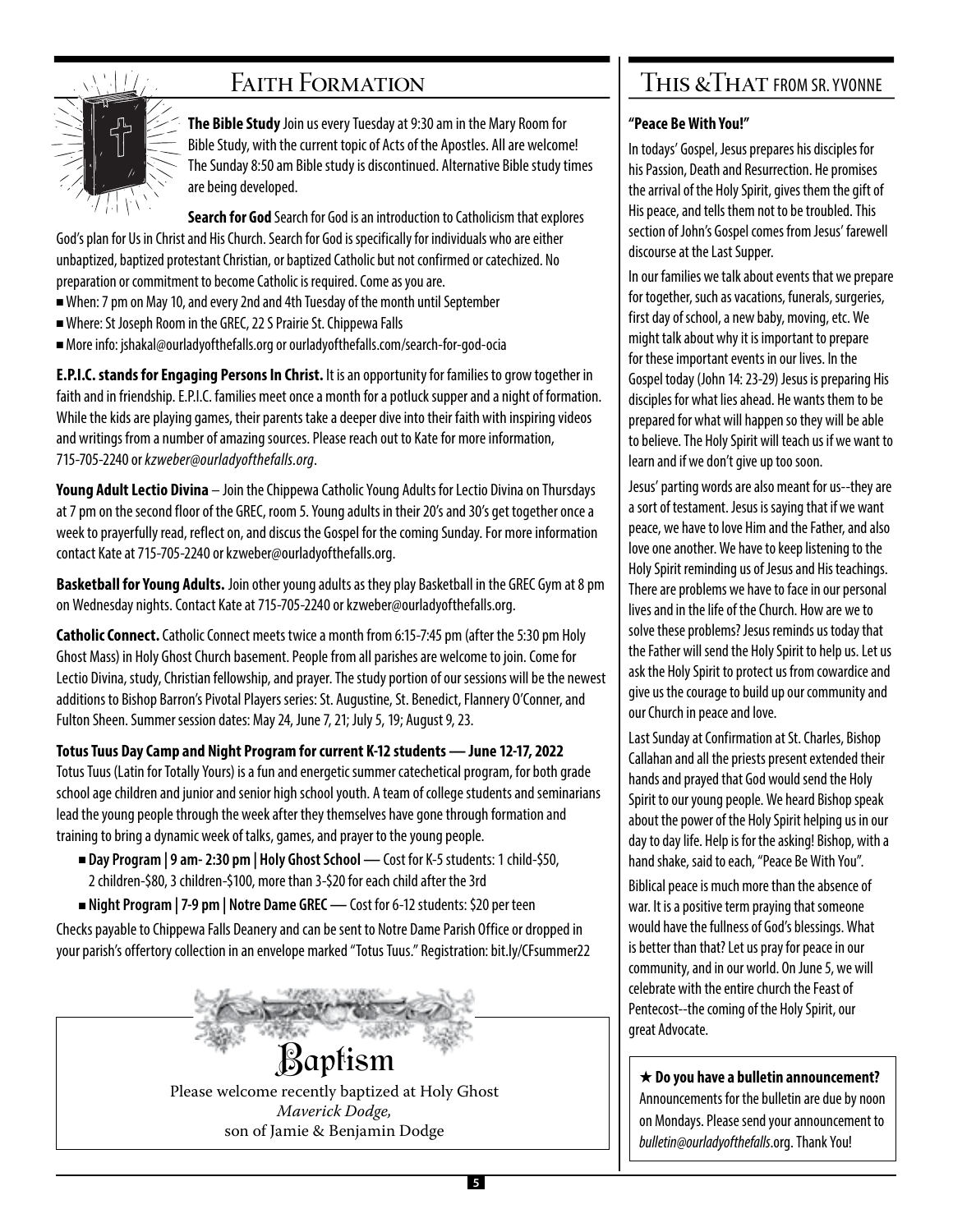### General Parish Info

**St. Bridget** . .715-723-4890 412 S. Main St., Chippewa Falls, WI 54729

**Holy Ghost Office** ..............715-723-4890 412 S. Main St., Chippewa Falls, WI 54729

**Notre Dame Office** . . . . . . . . . . . . . 715-723-7108 117 Allen St., Chippewa Falls, WI 54729

#### **Bulletin Announcements:**

Due on Mondays by noon. Submit to *bulletin@ourladyofthefalls.org*.

**If you are interested in becoming a new** 

**member** of Notre Dame, St. Bridget, or Holy Ghost and have not yet registered, we would love to have you! Contact Kate Zweber via a text message or phone call at 715-705-2240 or email kzweber@ourladyofthefalls.org.

**Marriage Preparation:** Arrangements must be made with the Pastor at least six months in advance. Contact Angie at the administration office 715-705-2241.

**Baptism:** To arrange for baptism contact Angie at the administration office 715-705-2241.

**Homebound:** Please give us a call if you or someone you know is homebound and would like a parish contact. Contact Notre Dame or St. Bridget/Holy Ghost parish office.

**Anointing of the Sick** Available any time. Contact the admistration office at 715-723-7108.

**Goldsmith Adoration Chapel Contact:**  Andy Shakal | 715-568-5243

**\*GREC**=Goldsmith Religious Education Center

**SB**=St. Bridget/**HG**=Holy Ghost/**ND**=Notre Dame



**Prayer Requests / Ministry of Prayer** If you have prayer intentions that you would like to submit, please contact:

**ND:** Janet Michaud at *jmmichaud@charter.net*  **SB:** Marilyn – 715-723-0514 **HG:** Letty – 715-861-3998

cover art: *The New Jerusalem (Tapestry of the Apocalypse)* 14th Century

#### LOCAL & DIOCESAN ANNOUNCEMENTS

**May 24 – Catholic Medical Association Book Review** *A Grief Observed* by C.S. Lewis from 7-8:30 pm at St. Mary's Church 1812 Lynn Ave Altoona, WI 54729. Attend in person or via Zoom. Any person interested in reading C.S. Lewis and discussing his short book from a Catholic perspective. Healthcare workers and nonhealthcare workers are welcome to attend. Light refreshments will be provided to those attending in person. Please read the book prior to the gathering **RSVP by Sunday, May 22** by sending an email to Drs. Jackie Polus and Mary Kuehl at chippewavalleyguildcma@gmail.com. A confirmation will be emailed back to you.

**May 24 – Sojourner House Renovation Groundbreaking Ceremony** Please join us at 1 pm at 618 South Barstow, Eau Claire. Learn more about how we will be expanding the building and services! We are so excited to increase our services at the Sojourner House and in the Chippewa Valley region! Refreshments will be served. Ceremony will be held outdoors. HOPE TO SEE YOU THERE!

**May 28 – Blessing of the Monument to Victims of Clergy Abuse at Holy Ghost.** Bishop Callahan will celebrate the 5 pm Vigil Mass at Holy Ghost and then bless the monument to clergy abuse victims outside on the church front lawn immediately following the Mass. There will be a light social in the church basement cafeteria to visit with Bishop following the blessing.

**June 5 – Pentecost, Holy Ghost Parish's Patronal Feast Day.** Please join us for a social after the 11am Mass in the basement cafeteria. Lunch provided. Be sure to stop down if you haven't seen the cafeteria since the fresh coat of paint and new flooring, as it was all done during the pandemic. And, for something a little different, our associate/priest-biker will be blessing motorcycles at about 12:45 pm and leading a ride for anyone who would like to bring their own bikes (weather permitting).

**June 19 – Corpus Christi City Procession.** Please mark your calendars to join us on this beautiful walk from St. Charles to Holy Ghost. The procession begins at St. Charles at 12:30 pm and concludes with Benediction at Holy Ghost. This is a great way to express our devotion and give honor to our Lord in the Eucharist and give public witness to our Catholic Faith. Things usually wrap up by 2 pm and there will be rides provided from Holy Ghost to St. Charles to take participants back to their cars.

**From the Chippewa Catholic Cemetery Board and Staff:** Coming Soon! If timing goes as scheduled, hopefully by midsummer we will have an outside bay of "double niches" (above ground space for cremations) set up near our current mausoleum. This will have a marble front, 2 sided with 8 spaces wide x 3 spaces high and a total of 48 spaces, each capable of holding 2 urns with cremations. Pricing and more information will be available soon. This spring, we will be continuing to plant more trees in Old Hope Cemetery. If anyone wishes to make a donation toward this ongoing beautification project, please direct them our way. Depending on the lay of the space in your family plot, a planting may be able to be added in that area as well. As always, your support is greatly appreciated! As we enter the summer gardening season, please refresh yourself of the basic cemetery rules and guidelines which will be posted on the garbage cans. We can be reached at 715-723-0792.

**Job Opening for Business Manager/Bookkeeper for St Olaf Parish.** We are looking for someone with a strong background in accounting and business management. Experience in Quickbooks a plus. Mon-Thurs 32 hours per week. Call Alison at 715-832-2504 x 100 or email solaf@saintolafparish.org.

#### டி

के

PLEASE PRAY FOR THE REPOSE OF THE SOUL OF

= George O'Brien (HG) = Viola Kelly (ND) = Rodney Lindquist (ND) Eternal rest grant unto her, O Lord, and let perpetual light shine upon her. May she rest in peace. Amen. May her soul and the souls of all the faithful departed, through the mercy of God, rest in peace. Amen.

市

لہا

**6**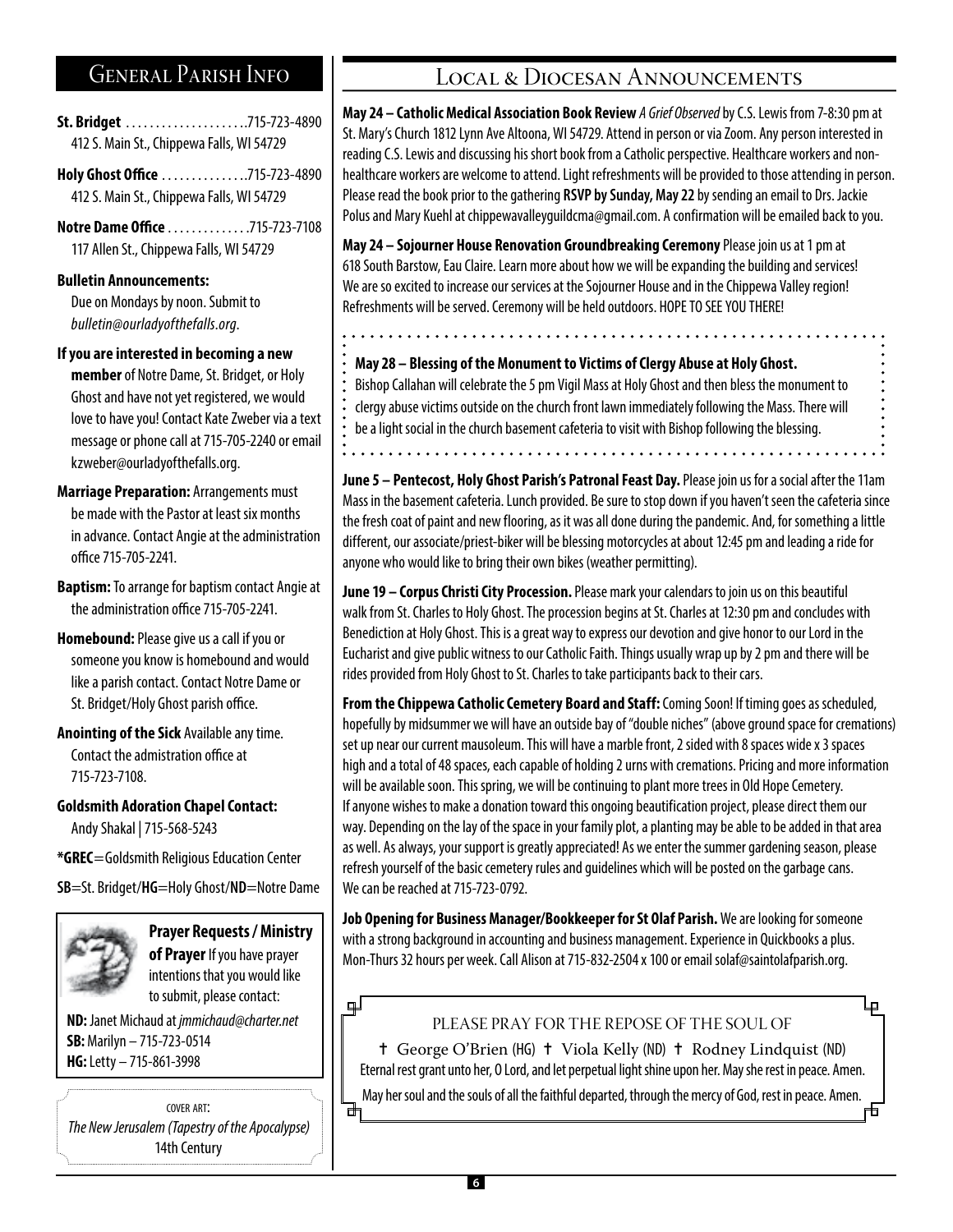

#### **News from . . .**

McDonell Area Catholic Schools

Submitted by MACS. For more information call 715-723-0538. www.macs.k12.wi.us

**St. Charles Neighborhood Playdate - May 25** Don't forget! MACS will be hosting its first playdate at the St. Charles Primary School Playground on Wednesday, May 25, 4:30-6:30 pm. All families are welcome at this event. Come play and meet new friends from town! All children, 2 y/o and up, are welcome to come with their parents/guardians. We ask that parents and guardians attend with your child(ren) for the opportunity to meet other parents. Event will be moved inside to the school gym in the event of bad weather.

**8th Grade Awards and Completion Ceremony - May 26** MACS will hold their 8th Grade Completion Ceremony and Mass at 6:30 pm at St. Charles Borromeo Catholic Church. Please join us in congratulating these students and their families!

**Memorial Day Parade** The McDonell Central Catholic High School Band will be marching in the Monday, May 30 Memorial Day Parade in Chippewa Falls at 10 am. The parade will be followed by a community Memorial Day program at the Irvine Park bandshell.

**Staff Appreciation Mass and Breakfast Wednesday, June 1** On Wednesday, June 1, all school and central office personnel will gather for Mass at Notre Dame church and an appreciation breakfast at McDonell. All the schools and central office will be closed from 7:30-11 am for the gathering. Thank you for your understanding. St. Charles Early Childhood Center will be open.

**Scrip and Central and Office Summer Hours** MACS' Central and Scrip offices will be closed June 1-3. Beginning Monday, June 6, the Central Office will be switching to summer hours, which are Monday - Thursday 8 am-4 pm, closed Fridays. Scrip will continue to be available until 6 pm on Thursdays.

**Employment Opportunities at MACS** MACS is seeking the following positions for the 2022-23 school year: Elementary Principal, MS Track Coach, HS Science Teacher, HS Theology Teacher, HS Choral Director, Shuttle Drivers (morning & afternoon), and Custodian. Keep in mind there is a path to licensure for professionals with related degrees and/or experience, who may feel called to a career in Catholic school teaching. Please visit our website ABOUT - EMPLOYMENT OPPORTUNITY or contact Mary Beth Pfeifer at 715-723-0538 x3312 or by email hr@macs.k12.wi.us

**Scrip News** We are excited to share that we are again offering a way to order e-gift cards and refill gift cards through an organization called RaiseRight. This is replacing Benefit Mobile. If you are interested in utilizing this program for Scrip please complete the following. Go to the raiseright.com website and select sign up. On the left hand side of the page enter the following Enrollment Code: 38D2417E46858. This code connects to the MACS system. As a friendly reminder you can give your Scrip credits to a current family, a future family or a local parish.

#### Please note:

No Daily Mass at Notre Dame on Monday, May 23; Thursday, May 26

No Daily Mass at Holy Ghost on Wednesday, May 25; school Mass with Award Ceremony will take place on Friday, May 27 .

No Daily Mass at Notre Dame Monday, May 30. There will be a Memorial Day Mass at Hope Cemetery at 9 am.

#### **CHIPPEWA FALLS KNIGHTS OF COLUMBUS** | 236 PUMPHOUSE ROAD

**Progressive Bingo** every Friday night. Food and refreshments are available at 5 pm, games start at 7 pm. This event helps support our community. Please spread the word.

#### Our Lady of the Falls CATHOLIC COMMUNITY

#### **ST. BRIDGET | HOLY GHOST | NOTRE DAME**

ourladyofthefalls.org

#### **Notre Dame Campus**

Administration Office | 715-723-7108

Monday: 9 am-3 pm Tuesday: Closed Wednesday: 1-6 pm

Thursday: 9 am-3 pm Friday: 9 am-Noon Or by appointment

#### **Office Staff:**

Fr. Jesse Burish, Pastor *jburish@ourladyofthefalls.org* 

Angie Katz, Office Manager ND *akatz@ourladyofthefalls.org*

Kate Zweber, Volunteer and Hospitality Coordinator ND *kzweber@ourladyofthefalls.org* 

Karin Hawkins, Administrative Assistant, Finance HG/SB *khawkins@ourladyofthefalls.org* 

Kellie Anderson, Finance ND *kanderson@ourladyofthefalls.org* 

**Goldsmith Religious Education Center (GREC):** Mike Renneke, Director of Music ND *mrenneke@ourladyofthefalls.org* 

Renee Zimmerman, Coord. of Religious Education ND *rzimmerman@ourladyofthefalls.org*

 $\hat{\textbf{r}}$ 

#### **Holy Ghost Campus**

Ministry Office | 715-723-4890 Monday: Closed Reception Hours: Tuesday: 9 am-Noon Thursday: 9-Noon Wednesday: 9-10:30 am Friday: 9-Noon Ministry Hours: By appointment

#### **Office Staff:**

Fr. Brandon Guenther, Associate Pastor *bguenther@diolclergy.org*

John Shakal, Director of Outreach and Evangelization *jshakal@ourladyofthefalls.org* 

Paula Hanson, Director of Faith Formation HG/SB *phanson@ourladyofthefalls.org*

Sr. Yvonne Hiess, St. Bridget Pastoral Minister *yhiess@ssndcp.org*

Joanne Oleson, Receptionist HG *joleson@ourladyofthefalls.org*



www.facebook.com/OurLadyFallsCC/

 $\hat{\textbf{r}}$